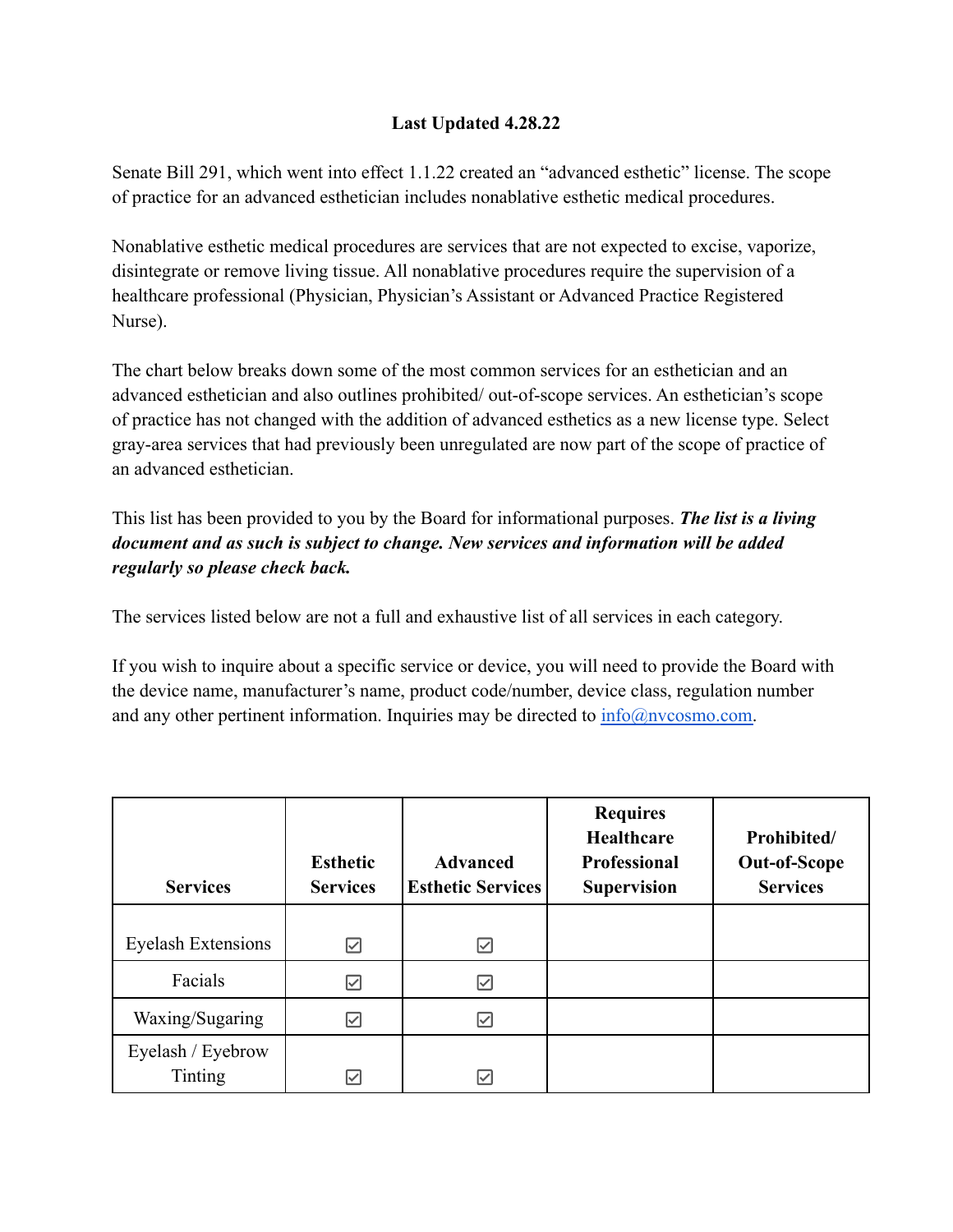| <b>Services</b>                         | <b>Esthetic</b><br><b>Services</b> | <b>Advanced</b><br><b>Esthetic Services</b> | <b>Requires</b><br>Healthcare<br>Professional<br><b>Supervision</b> | Prohibited/<br><b>Out-of-Scope</b><br><b>Services</b> |
|-----------------------------------------|------------------------------------|---------------------------------------------|---------------------------------------------------------------------|-------------------------------------------------------|
| Eyelash / Eyebrow<br>Perming/Lash Lifts | ☑                                  | ☑                                           |                                                                     |                                                       |
| Makeup                                  | $\boxdot$                          | ☑                                           |                                                                     |                                                       |
| Microdermabrasion                       | ☑                                  | ☑                                           |                                                                     |                                                       |
| <b>Body Treatments</b>                  | $\boxdot$                          | ☑                                           |                                                                     |                                                       |
| High Frequency                          | $\boxdot$                          | $\boxdot$                                   |                                                                     |                                                       |
| Laser Hair Removal                      |                                    | ☑                                           | $\boxdot$                                                           |                                                       |
| Dermaplaning                            | $\boxdot$                          | ☑                                           |                                                                     |                                                       |
| Extractions                             | ☑                                  | ☑                                           |                                                                     |                                                       |
| <b>Tattoo Removal</b>                   |                                    | ☑                                           | ☑                                                                   |                                                       |
| Galvanic Current                        |                                    | ☑                                           |                                                                     |                                                       |
| Skin Tightening                         |                                    | ☑                                           | $\boxtimes$                                                         |                                                       |
| Skin Rejuvenation                       |                                    | ☑                                           | ☑                                                                   |                                                       |
| <b>Skin Contouring</b>                  |                                    | ☑                                           | $\boxdot$                                                           |                                                       |
| <b>IPL</b> and Photofacial              |                                    | $\overline{\smile}$                         | ☑                                                                   |                                                       |
| Photorejuvenation                       |                                    |                                             | $\boxdot$                                                           |                                                       |
| Cavitation                              |                                    | ☑                                           | $\boxtimes$                                                         |                                                       |
| <b>Advanced Exfoliation</b>             |                                    | $\boxdot$                                   |                                                                     |                                                       |
| <b>Body Contouring</b>                  |                                    | $\boxtimes$                                 |                                                                     |                                                       |
| Fat Reduction                           |                                    | ☑                                           | ☑                                                                   |                                                       |
| Coolsculpting                           |                                    | ☑                                           | $\boxdot$                                                           |                                                       |
| Ultrasonic lipolysis                    |                                    |                                             |                                                                     |                                                       |
| Fibroblast                              |                                    |                                             |                                                                     |                                                       |